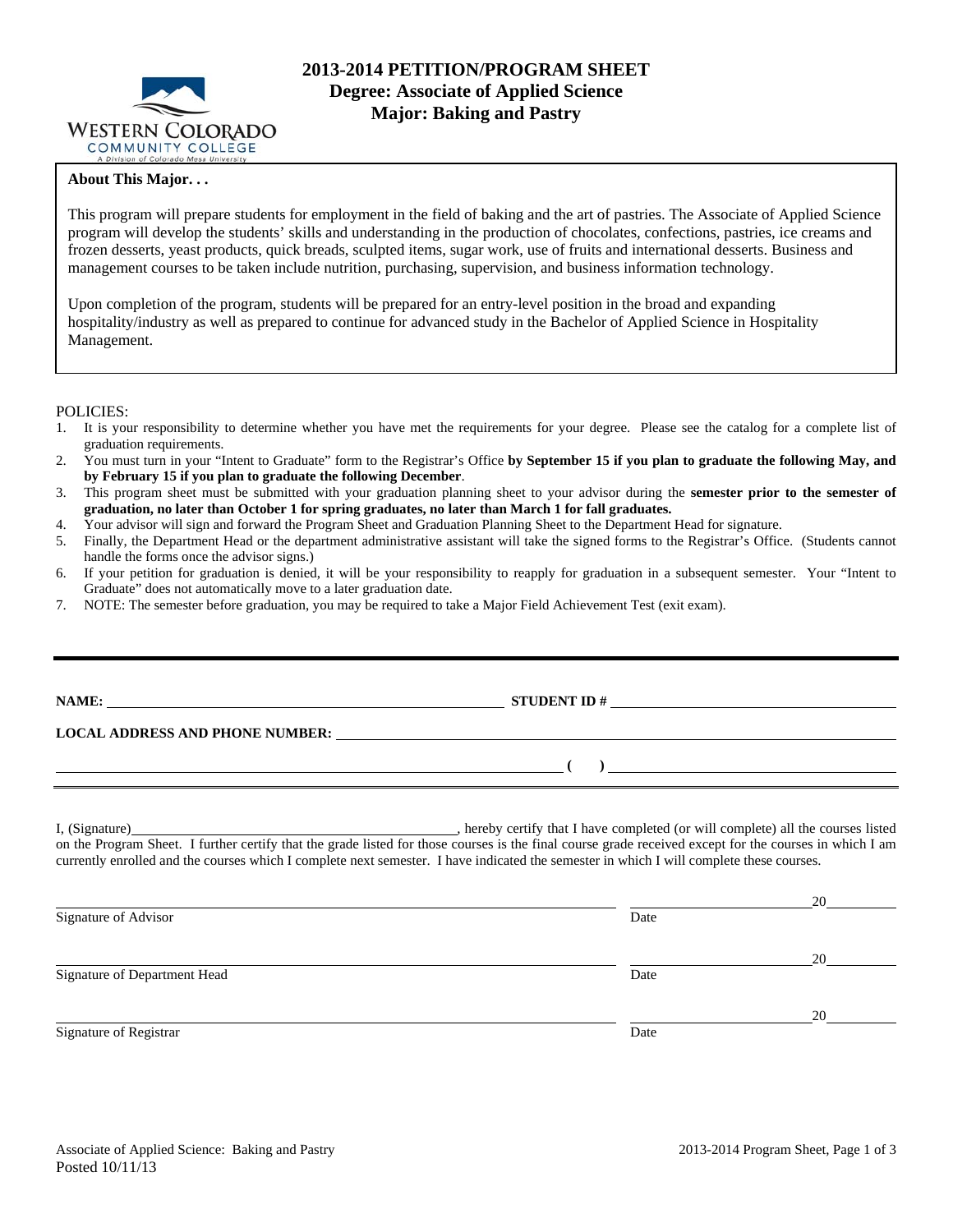### **Students should work closely with a faculty advisor when selecting and scheduling courses prior to registration.**

Degree Requirements:

- Minimum of 63 hours total (A minimum of 16 taken at CMU in no fewer than two semesters)
- 2.00 cumulative GPA or higher in all CMU coursework
- A grade of "C" or higher must be achieved in coursework toward major content area.
- Pre-collegiate courses (usually numbered below 100) cannot be used for graduation.
- Program sheets are for advising purposes only. Because a program may have requirements specific to the degree, check with your advisor for additional guidelines, including prerequisites, grade point averages, grades, exit examinations, and other expectations. It is the student's responsibility to be aware of, and follow, all guidelines for the degree being pursued. Any exceptions or substitutions must be approved by the faculty advisor and/or Department Head. Courses related to teacher licensure must also be approved by the Teacher Education Dept.
- When filling out the program sheet a course can be used only once.
- See the "Undergraduate Graduation Requirements" in the catalog for additional graduation information.

**GENERAL EDUCATION REQUIREMENTS** (Minimum 15

semester hours) See the current catalog for a list of courses that fulfill the requirements below. If a course is on the general education list of options and a requirement for your major, you must use it to fulfill the major requirement and make a different selection within the general education requirement.

| Course No Title                                                                                                       | Sem.hrs Grade Term       |  |
|-----------------------------------------------------------------------------------------------------------------------|--------------------------|--|
| <b>Communication</b> (6 semester hours)<br><b>ENGL 111 English Composition</b><br><b>ENGL 112 English Composition</b> | 3<br>3                   |  |
| -OR-                                                                                                                  |                          |  |
| ENGL 111 English Composition and<br>SPCH 101 Interpersonal Communication or<br>SPCH 102 Speechmaking                  | 3<br>$\mathfrak{Z}$<br>3 |  |
| Course No Title                                                                                                       | Sem.hrs Grade Term       |  |
| <b>Mathematics</b> (Minimum 3 semester hours)<br>MATH 107 Career Math or higher                                       |                          |  |
| MATH 1                                                                                                                |                          |  |

**Social Sciences, Natural Science, Fine Arts, or Humanities or Applied Studies Courses\*** (Minimum 6 semester hours)

| OTHER LOWER DIVISION REQUIREMENTS<br><b>Wellness</b> (2 semester hours) |  |  |
|-------------------------------------------------------------------------|--|--|

|                 | $\sqrt{2}$ cancel $\sqrt{2}$ scribble from $\sqrt{2}$ |  |  |
|-----------------|-------------------------------------------------------|--|--|
| <b>KINE 100</b> | Health and Wellness                                   |  |  |
| KINA 1          |                                                       |  |  |

### **ASSOCIATE OF APPLIED SCIENCE: COURSE**

**REQUIREMENTS**

(46 semester hours)

| CUAR 100 | <b>Culinary Fundamentals</b>     | 3 |  |
|----------|----------------------------------|---|--|
| CUAR 101 | Food Safety & Sanitation         |   |  |
| CUAR 125 | Intro to Foods                   |   |  |
| CUAR 145 | Intro to Baking                  |   |  |
| CUAR 150 | Baking: Decorating/Presenting    |   |  |
| CUAR 151 | Intermediate Breads              |   |  |
| CUAR 152 | <b>Individual Fancy Desserts</b> |   |  |
| CUAR 156 | Nutrition for Hospitality        |   |  |
| CUAR 161 | Adv. Cake Decorating             |   |  |
| CUAR 236 | <b>Advanced Baking</b>           |   |  |
| CUAR 255 | Supervision in Hospitality       |   |  |
| CUAR 262 | Purchasing in Hospitality        |   |  |
| CISB 101 | <b>Business Info Technology</b>  | 3 |  |
|          |                                  |   |  |

**Electives:** Choose 6 semester hours from electives list below.

| CUAR 153        | Confectionaries              |     |  |
|-----------------|------------------------------|-----|--|
| CUAR 251        | <b>Advanced Garde Manger</b> |     |  |
| <b>CUAR 261</b> | Cost Controls                | 3   |  |
| <b>CUAR 269</b> | Dietary Baking               | 3   |  |
| <b>CUAR 271</b> | Techniques of Competition    | 3   |  |
| <b>CUAR 281</b> | Internship                   | 1-6 |  |

Additional expenses – Students in Baking and Pastry Arts may be required to purchase or have cooking/baking tools and appropriate chef's clothing. This does not included required textbooks. These costs vary with student needs and brand or quality of tools purchased.

\*Please see your advisor for requirements specific to this program.